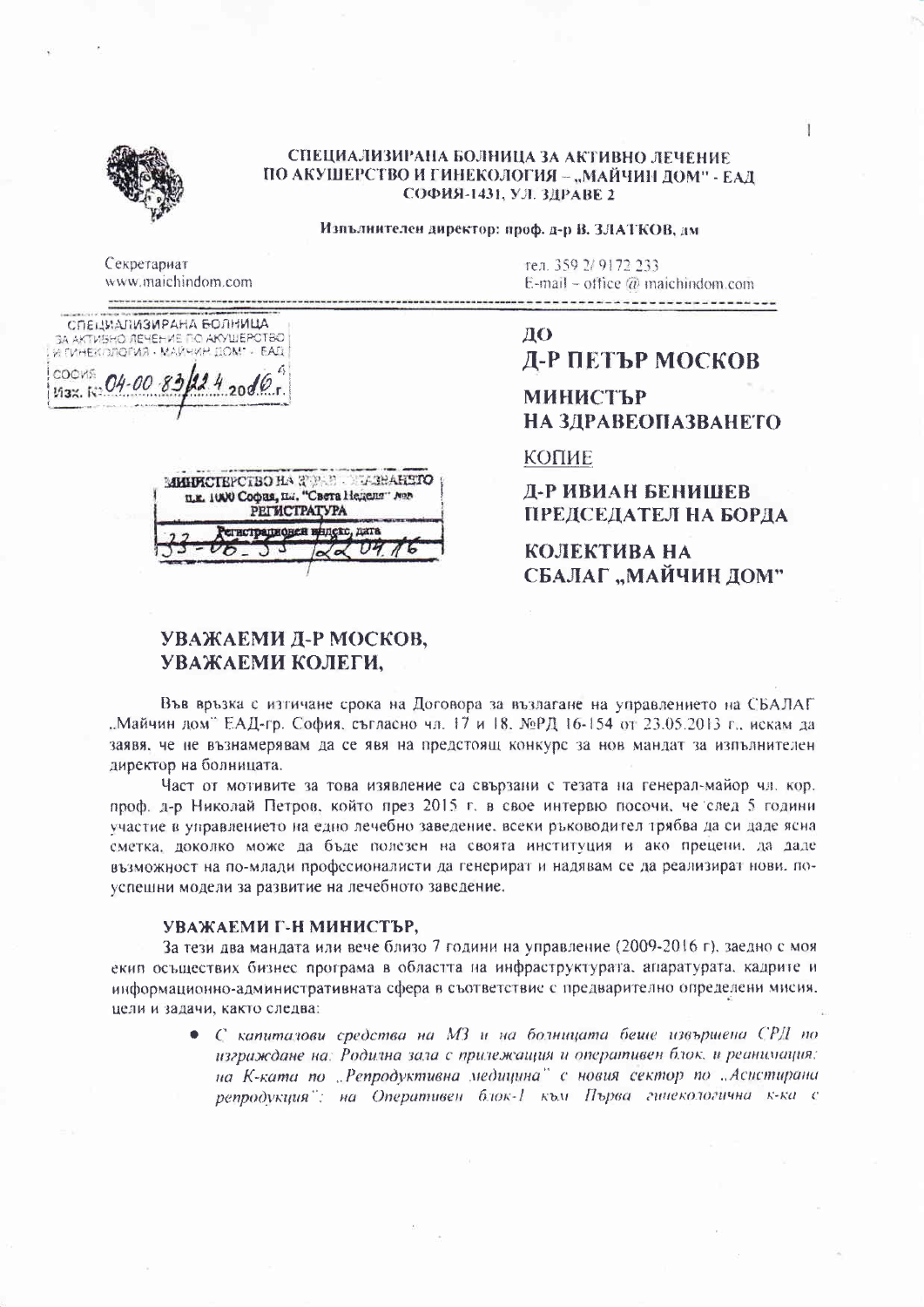Централна реанимация на КАИЛ: на Спешно-приемно отделение с нов подход. паркинг, рампа и козирка: на Детско интензивно отделение към Неонатологична к-ка и лабораторията по ИХТ. Освен реновирането, за тезн клинични звена беше закупено ново обзавеждане и апаратура необходима за тяхната дейност. С финансовата подкрепа на японското правителство допълнително се достави друга специализирана апаратура за клиниката по «Неонатология». В процес на монтиране е закупения чрез средства на МЗ дигитален рентгенов апарат.

- Със собствени средства и средства на дарители бяха осъществени частични  $\bullet$ ремонти на всички останали клипични звена в болницата. ДКБ и аптеката.
- $\bullet$ Разбира се за цялостната учебна и научна дейност в болницата пряка отговорност имат ръководителите на двете катедри разкрити на нейна територия. Въпреки това финансирането на тяхната дейност се извършва изцяло със средства на болницата. Същевременно чрез европроекти и чрез валутната комисия на Деканата на МУ-София бяха обновени 4 семинарни учебни зали, болничната библиотека, студентския гардероб, а в процедура по ЗОП е и предстоящия основен ремонт на най-голямата аудитория на болницата и МУ-София. Не трябва да забравяме, че доброто партньорство с Деканата осигури нова учебна и медицинска апаратура за КАИЛ. АГ и неонатологична к-ки, като особено важно беше закупуването на най-нов клас анестезиологичен апарат, ултразвуков апарат за контрол на регионалните анестезиологични техники, видеоларингоскоп, видеоколпоскоп, четири нови УЗ апарата (клас 3/4Д) за акушерските, както и обновяването с 3 лапароскопски сета за гинекологичните клиники.
- Инвестициите в човешките ресурси бяха реализирани чрез изтълнение на законодателни решения за статута на специализиращите лекари с промените в Наредба 34/29.12.2006 г. и Наредба 1/2015 г. на МЗ. с които се въведоха длыжностите лекар-специализант, а договорите с тях бяха приравнени със статут на щатни трудови договори. Реализираха се Европейски проекти по създаване заетост и повишаване квалификацият на младите хора, като проект (№ ВG051РО001-1.1.06) - «Създаване на заетост на младежите чрез възможност за стаж», по проект - "Ново начало - от образование към заетост": по проект - ..Подкрепа за заетост" (№ ВG 051 РО-001/1.1.11). по проекта - "Повишаване качеството на болничните услуги в СБАЛАГ - Майчин дом ЕАД чрез развитие на човешкия катитал". Всички те са с финансовата подкрепа на ОП "Развитие на човешките ресурси", съфинансирани от Европейския социален фонд на ЕС и реализирани по договор с Агенция по заетостта.
- Ръководството на болницата положи съществени усилия за създаване на условия за по-добър административен капацитет. Видими са резултатите от изграждането на деловодство, регистратура на ДКБ, 24-часовия админстративен офис, каса, банков клон, ремонтира се АСБ (счетоводството, отдел ОП. ТРЗ, складова база) като се осигуриха съответните архивни помещения, както за болницата, така и за отделните структури. В процес на осъществяване е контрола за достъп и видеонаблюдение на всички основни звена в болницата.

 $\mathfrak{D}$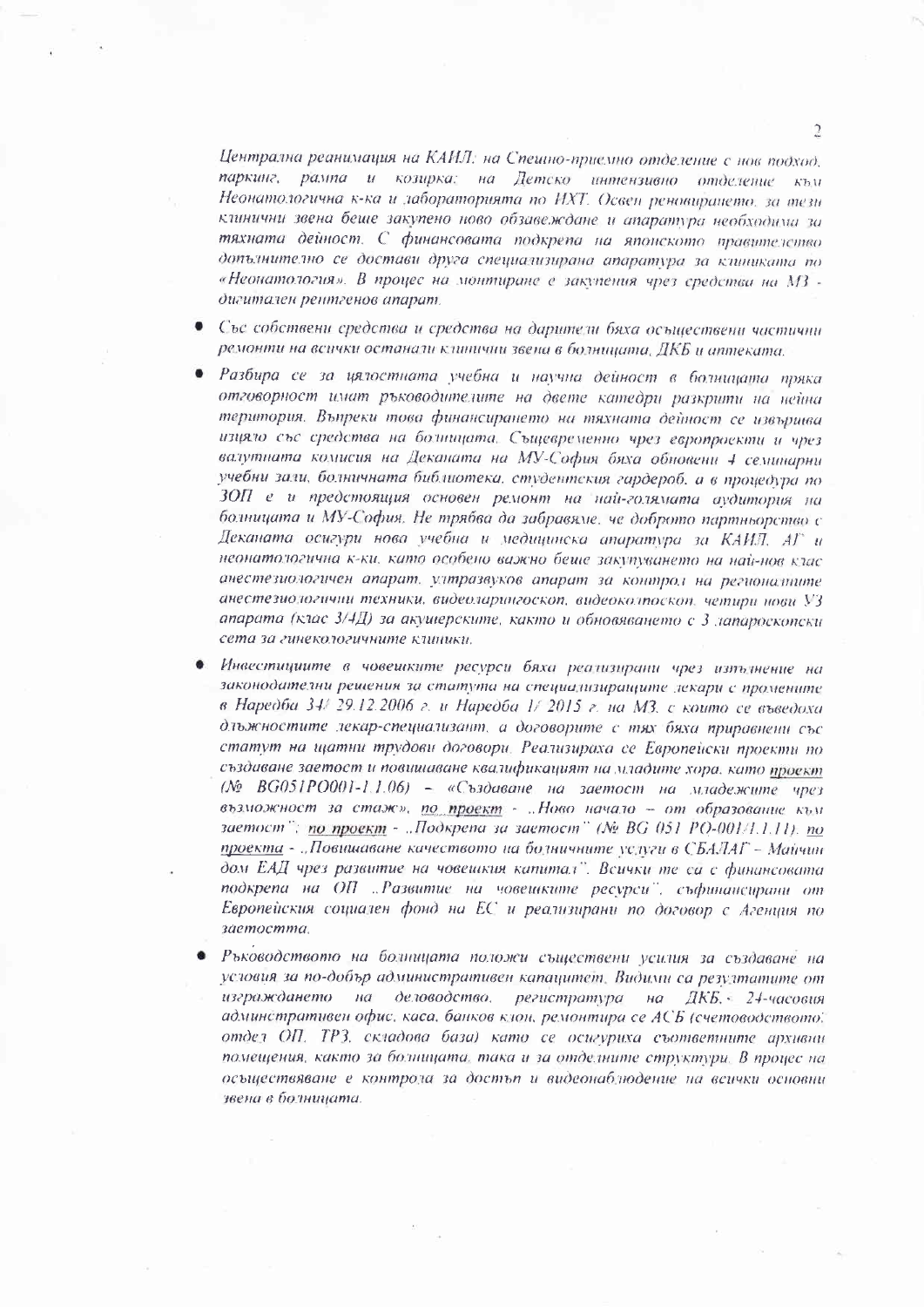- Обновяването на инфраструктурата на сградата е непрекъснат процес, при които се завърши изграждането на ел, инсталация за резервно осветление на Болницата, достави се и се монтира специализирано автвтоматчично елтабло: закупи се нов асансьор, а останалите 14 се ремонтираха заедно с машинните помещения и пожаро-обезопасяване на асансьорни фоайста, и двете централни стълбищни клетки на сградата. Подмени се топлообменника на абонатната станция и един от паровите стерилизатори. Изгради се трасето на инсталацията за медицински газове, а за реанимациите, ин-витро сектора и ОБ-1 - централизирана климатична инсталация. Проектът за енергийна ефективност позволи да се извърши подмяна на цялата дограма на болницата, топлоизолация на под, топло- и хидроизолация на покрив на поликлиничната част на сградата. Извършени бяха спешни обезопасителни строително-ремонтни дейности на фасадата, покрива на високото тяло на сградата на СБАЛАГ "Майчин дом", а в околното пространство (по съответния ред) се отстраниха 13 опасни тополи и се засадиха нови дървесни видове.
- В усилията си за по-добра социална политика и за по-добри условия на труд изградихме кафене и заведение с топъл бюфет в поликличната част на болницата. По отношение дарената в предходния мандат почивна станция в парк "Росенец", Бургаска област успяхме да изминем административния ред за осигуряване на нотариален акт за собственост, както и всички необходими дейности по ремонт и обзавеждане с цел обезпечаване на почивката през летния периода на работещите в болницата и техните близки.
- Болничната информационна система (БИС) и медийната политика активно помагат за успешния мениджмыт на болницата. За целта през 2010 г. беше създадена интернет страница на Болницата (www.maichindom.com) на български и английски език, която през 2015 г. получи и своята мобилна версия. През 2014 г започна изграждането на БИС, към която постепенно се интегрират различните клинични и административни звена.

Представеният обем на извършените дейности, свързани с проведената инвестиционна политика може да бъде увеличен и детайлизиран, но за да бъда коректен всеки анализ трябва да бъде подкрепен от съответните икономически параметри.

Затова позволете ми да Ви обърна внимание, че за отчетения период от 6 години (2010-2015 г.) болницата е увеличила своя капитал от 5 730 370 лв на 7 190 920 лв. За периода средните приходи на болницата годишно са 15 942 хил. лв. а разходите - 15 877 хил. лв. общата балансова печалба за целия период е в размер на 466 хил. лв. като няма просрочия. По години единствено 2011 год, е приключена на загуба в размер на 125 хил. лв. което се дължи на неблагоприятно завършили съдебни дела за минал период от време, в размер на 917 081 лв. част от които са платени, а други се плащат разсрочено и в момента.

От друга страна, за инвестираните близо 11 555 хил. лв са използвани различни източници за финансиране. Основният естествено е МЗ, което е инвестирало - 7 698 хил. лв: допълнително от европейски и други програмни проекти са усвоени 457 хил. лв. следват инвестиции от 1482 хил. лв на база сътрудничеството с Деканата на МУ-София: от индивидуални и корпоративни дарители. общо - 476 хил. лв и разбира се от самата болница. която е заделила за довършителни дейности, апаратура и за реализация на собствени проекти капиталови средства в размер на 1 324 хил. лв. от тях - 594 хил. лв са разрешен кредит по

 $\mathbf{R}$